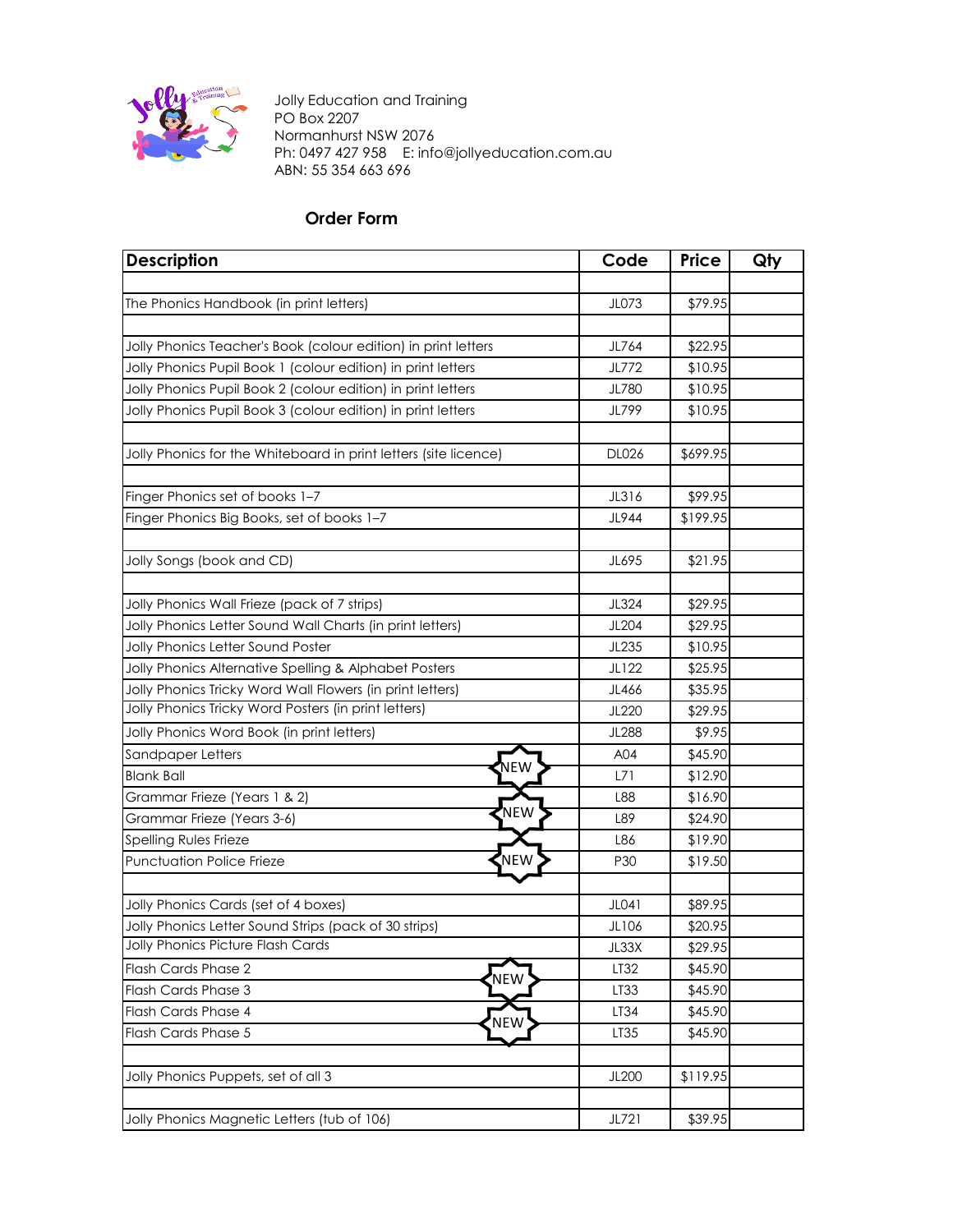| Jolly Phonics Reading Assessment                                      | JL841        | \$129.95 |  |
|-----------------------------------------------------------------------|--------------|----------|--|
|                                                                       |              |          |  |
| Jolly Phonics Resources CD                                            | JL42X        | \$49.95  |  |
|                                                                       |              |          |  |
| Jolly Phonics Read and See, Pack 1 (12 titles)                        | JL246        | \$71.45  |  |
| Jolly Phonics Read and See, Pack 2 (12 titles)                        | JL408        | \$71.45  |  |
|                                                                       |              |          |  |
| Jolly Phonics Readers, Little Word Books (pack of 14)                 | JL7137       | \$51.45  |  |
| NEW.<br>Jolly Phonics Readers, Complete Set Orange Level (pack of 21) | JL816        | \$74.95  |  |
| Jolly Phonics Readers, Complete Set Red Level (pack of 18)            | <b>JL75X</b> | \$59.95  |  |
| Jolly Phonics Readers, Complete Set Yellow Level (pack of 18)         | JL911        | \$64.95  |  |
| Jolly Phonics Readers, Complete Set Green Level (pack of 18)          | JL903        | \$69.95  |  |
| Jolly Phonics Readers, Complete Set Blue Level (pack of 18)           | JL970        | \$74.95  |  |
| Jolly Phonics Readers, Our World Red Level (pack of 6)                | JL8905       | \$26.95  |  |
| NEW<br>Jolly Phonics Readers, Our World Yellow Level (pack of 6)      | JL9094       | \$29.95  |  |
| Jolly Phonics Readers, Our World Purple Level (pack of 6)             | JL7113       | \$34.95  |  |
|                                                                       |              |          |  |
| Jolly Phonics Activity Books, set 1-7                                 | JL608        | \$98.95  |  |
|                                                                       |              |          |  |
| <b>Jolly Stories</b>                                                  | <b>JL806</b> | \$49.95  |  |
| My First Letter Sounds                                                | JL747        | \$19.95  |  |
|                                                                       |              |          |  |
| The Grammar 1 Handbook                                                | JL855        | \$79.95  |  |
| The Grammar 2 Handbook                                                | JL960        | \$79.95  |  |
| The Grammar 3 Handbook                                                | JL833        | \$79.95  |  |
| The Grammar 4 Handbook                                                | JL945        | \$79.95  |  |
| The Grammar 5 Handbook                                                | <b>JL089</b> | \$79.95  |  |
| The Grammar 6 Handbook                                                | JL720        | \$79.95  |  |
|                                                                       |              |          |  |
| Grammar 1 Pupil Book (in print letters)                               | JL922        | \$15.95  |  |
| Grammar 1 Teacher's Book (in print letters)                           | JL930        | \$19.95  |  |
| Grammar 2 Pupil Book (in print letters)                               | JL929        | \$15.95  |  |
| Grammar 2 Teacher's Book (in print letters)                           | JL937        | \$19.95  |  |
| Grammar 3 Pupil Book (in print letters)                               | JL097        | \$15.95  |  |
| Grammar 3 Teacher's Book (in print letters)                           | JL100        | \$19.95  |  |
| Grammar 4 Pupil Book (in print letters)                               | JL763        | \$15.95  |  |
| Grammar 4 Teacher's Book (in print letters)                           | JL771        | \$19.95  |  |
| Grammar 5 Pupil Book (in print letters)                               | JL836        | \$15.95  |  |
| Grammar 5 Teacher's Book (in print letters)                           | JL860        | \$19.95  |  |
| Grammar 6 Pupil Book (in print letters)                               | JL158        | \$15.95  |  |
| Grammar 6 Teacher's Book (in print letters)                           | JL166        | \$19.95  |  |
|                                                                       |              |          |  |
| Grammar 1 Workbooks, set 1-6                                          | JL631        | \$27.95  |  |
|                                                                       |              |          |  |
| Jolly Grammar Big Book 1                                              | JL979        | \$49.95  |  |
| Jolly Grammar Big Book 2                                              | JL092        | \$49.95  |  |
|                                                                       |              |          |  |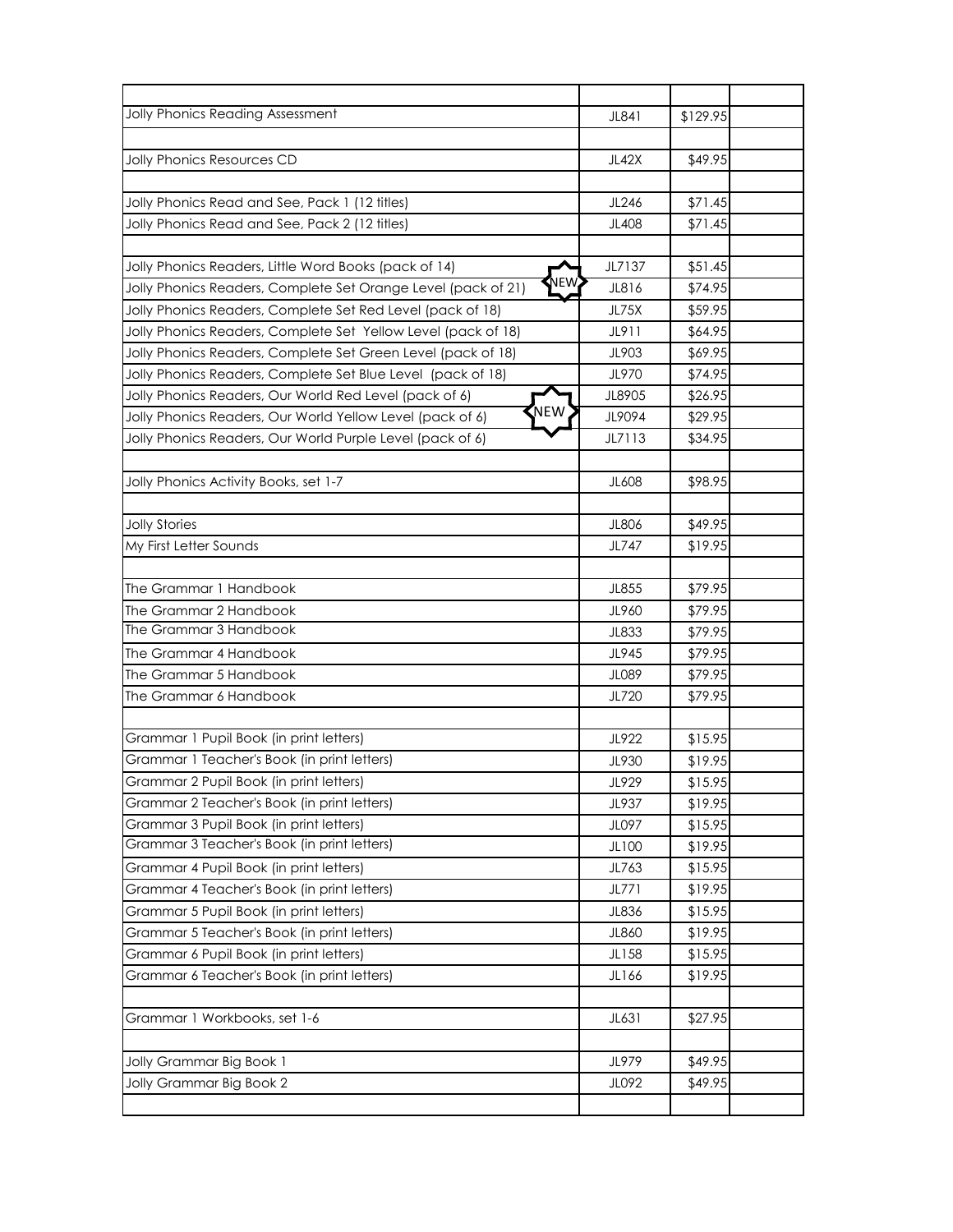| <b>Jolly Dictionary</b>                                   | <b>JL008</b>     | \$29.95  |  |
|-----------------------------------------------------------|------------------|----------|--|
|                                                           |                  |          |  |
| Jolly Phonics Blends Wheels (pack of 10 wheels)           | JL372            | \$21.95  |  |
|                                                           |                  |          |  |
| Dandelion Launchers Unit 1-3                              | <b>DL10</b>      | \$70.00  |  |
| Dandelion Launchers Unit 4-7                              | DL11             | \$90.00  |  |
| Dandelion Launchers Unit 8-10                             | DL <sub>9</sub>  | \$70.00  |  |
| Dandelion Launchers Unit 11-15                            | <b>DL12</b>      | \$110.00 |  |
| Dandelion Launchers Workbook Unit 1-3                     | WR11             | \$60.00  |  |
| Dandelion Launchers Workbook Unit 4-7                     | WR <sub>12</sub> | \$60.00  |  |
| Dandelion Launchers Workbook Unit 8-10                    | <b>WR13</b>      | \$60.00  |  |
| Dandelion Launchers Workbook Unit 11-15                   | <b>WR14</b>      | \$60.00  |  |
|                                                           |                  |          |  |
| Dandelion Readers Unit 1-10 (Set 1)                       | DR <sub>1</sub>  | \$55.00  |  |
| Dandelion Readers Unit 1-10 (Set 2)                       | DR <sub>2</sub>  | \$55.00  |  |
| Dandelion Readers Unit 1-10 (Set 3)                       | DR <sub>3</sub>  | \$55.00  |  |
| Dandelion Readers Unit 11-20 (Set 1)                      | DR4              | \$55.00  |  |
| Dandelion Readers Unit 11-20 (Set 2)                      | DR <sub>5</sub>  | \$55.00  |  |
| Reading and Writing Activities Unit 1-10 (Set 1)          | WR1              | \$60.00  |  |
| More Reading and Writing Activities Unit 1-10 (Set 2 & 3) | WR <sub>2</sub>  | \$60.00  |  |
| Reading and Writing Activities Unit 11-20 (Set 1 & 2)     | WR3              | \$55.00  |  |
|                                                           |                  |          |  |
| Dandelion Readers Level 1 'The Mail'                      | <b>DR13</b>      | \$88.00  |  |
| Dandelion Readers Level 2 'Viv Wails'                     | DR <sub>14</sub> | \$88.00  |  |
| Dandelion Readers Level 3 'Jake The Snake'                | <b>DR15</b>      | \$88.00  |  |
| Dandelion Readers Level 4 'Toad and Newt'                 | DR <sub>16</sub> | \$88.00  |  |
| Dandelion Readers Split Vowel Spelling Set                | DR <sub>9</sub>  | \$45.00  |  |
|                                                           |                  |          |  |
| Dandelion Book of Dictation                               | <b>WR18</b>      | \$50.00  |  |
| Dandelion Book of High Frequency Words                    | <b>WR19</b>      | \$50.00  |  |
|                                                           |                  |          |  |
| Dragon Eggs Series                                        | DE1              | \$110.00 |  |
|                                                           |                  |          |  |
| Moon Dog Series 1                                         | MD1              | \$45.00  |  |
| Moon Dog Series 2                                         | MD <sub>2</sub>  | \$45.00  |  |
| Moon Dog Vowel Spellings                                  | MD3              | \$85.00  |  |
| Moon Dog Series 1 Workbook                                | WMD1             | \$43.00  |  |
| Moon Dog Series 2 Workbook                                | WMD <sub>2</sub> | \$43.00  |  |
| Moon Dog Vowel Spellings Workbook                         | WMD3             | \$70.00  |  |
|                                                           |                  |          |  |
| That Dog Set 1                                            | TD1              | \$105.00 |  |
|                                                           |                  |          |  |
| JET Spelling Book 1                                       | <b>JET101</b>    | \$35.00  |  |
| JET Spelling Book 2                                       | JET102           | \$35.00  |  |
| The Editing Detective (Pack of 10)                        | JET103           | \$15.00  |  |
|                                                           |                  |          |  |
| Clear Craft Gum 5 Litres                                  | GUM <sub>5</sub> | \$39.95  |  |
| Clear Craft Gum 500ml                                     | <b>GUM500</b>    | \$8.95   |  |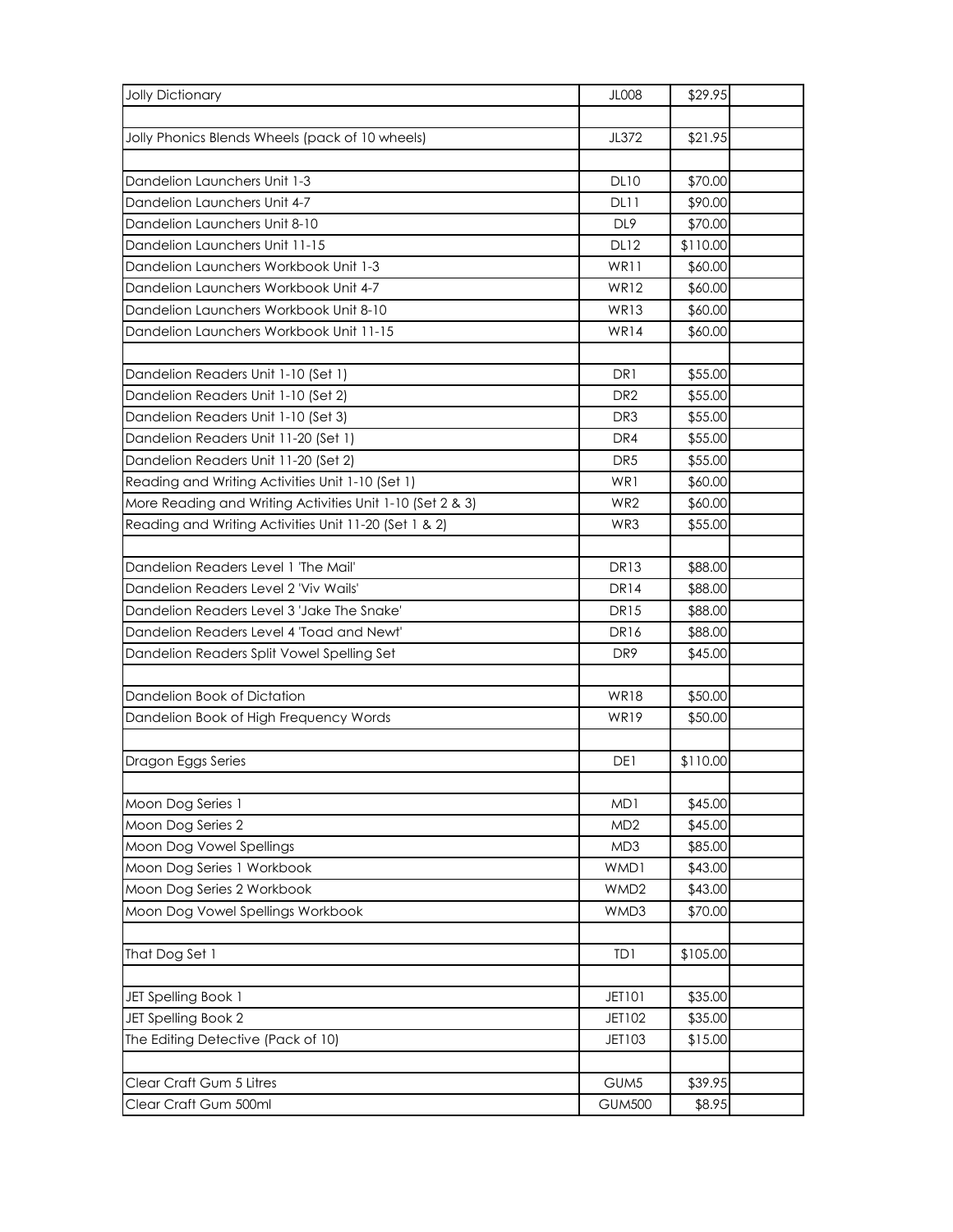| Kids PVA Glue 5 Litres                                   | KP <sub>5</sub>        | \$49.95            |  |
|----------------------------------------------------------|------------------------|--------------------|--|
| Kids PVA Glue 2 Litres                                   | KP <sub>2</sub>        | \$28.95            |  |
| Kids PVA Glue 1 Litre                                    | KP1                    | \$17.95            |  |
| Kids PVA Glue 500ml                                      | <b>KP500</b>           | \$9.95             |  |
| Ready Paste 5 Litres                                     | RP <sub>5</sub>        | \$39.95            |  |
| Colour Glue 177ml Blue                                   | CG177BL                | \$4.50             |  |
| Colour Glue 177ml Yellow                                 | CG177YL                | \$4.50             |  |
| Colour Glue 177ml Magenta                                | CG177MAG               | \$4.50             |  |
| Colour Glue 177ml Green                                  | CR177GR                | \$4.50             |  |
| Colour Glue 177ml Red                                    | CG177RD                | \$4.50             |  |
| Colour Glue 177ml Purple                                 | CG177PUR               | \$4.50             |  |
| The Glue Pot                                             | TGP6                   | \$18.95            |  |
|                                                          |                        |                    |  |
| Classroom Tempera Plus 2 Litres                          | TP <sub>2</sub>        | \$17.50            |  |
|                                                          |                        |                    |  |
| Splash Classroom Acrylic Paint 5L                        | CS <sub>5</sub>        | \$31.95            |  |
| Splash Classroom Acrylic Paint 2L                        | CS <sub>2</sub>        | \$16.50            |  |
|                                                          |                        |                    |  |
| Liquicryl Junior Student Acrylic Paint 5L                | LC5                    | \$35.95            |  |
|                                                          |                        |                    |  |
| Liquicryl Junior Student Acrylic Paint 2L                | LC <sub>2</sub>        | \$21.50            |  |
|                                                          |                        |                    |  |
| Liquicryl Junior Student Acrylic Paint 500ml             | LC500                  | \$7.95             |  |
|                                                          |                        |                    |  |
| Fluorescent Liquicryl Junior Student Acrylic Paint 2L    | FLC <sub>2</sub>       | \$34.95            |  |
|                                                          |                        |                    |  |
| Fluorescent Liquicryl Junior Student Acrylic Paint 500ml | <b>FLC500</b>          | \$14.94            |  |
|                                                          |                        |                    |  |
| Liquitemp Classroom Poster Paint 2L                      | LT <sub>2</sub>        | \$21.95            |  |
|                                                          |                        |                    |  |
| Fluorescent Liquitemp Poster Paint 2L                    | FLT <sub>2</sub>       | \$39.95            |  |
|                                                          |                        |                    |  |
| Fluorescent Liquitemp Poster Paint 500ml                 | <b>FLT500</b>          | \$13.95            |  |
|                                                          |                        |                    |  |
| Tempera Paint Powder 450gm                               | <b>TP450</b>           | \$9.00             |  |
|                                                          |                        |                    |  |
| <b>Blackboard Paint 2 Litres</b>                         | BBP2L<br><b>BBP500</b> | \$19.95            |  |
| <b>Blackboard Paint 500ml</b>                            |                        | \$7.95             |  |
|                                                          |                        |                    |  |
| Paint Pump                                               | D <sub>2</sub> LTR     | \$4.95             |  |
| Brushes EC Series 582 60 Assorted                        |                        |                    |  |
| Brushes EC Series 579 60 Assorted                        | ECBS60<br>ECFBS60      | \$42.95<br>\$42.95 |  |
| <b>Brush Holder</b>                                      | BH1                    | \$6.50             |  |
|                                                          |                        |                    |  |
| Stubby Brush Pot 30<br><b>Brush Set</b>                  | BMBRp30<br><b>BMMM</b> | \$59.95<br>\$3.99  |  |
| Jumbo Round Brush Pack of 4                              | BRWB4                  | \$7.95             |  |
| Jumbo Flat Brush Pack of 4                               |                        |                    |  |
|                                                          | BJFWB4                 | \$7.95             |  |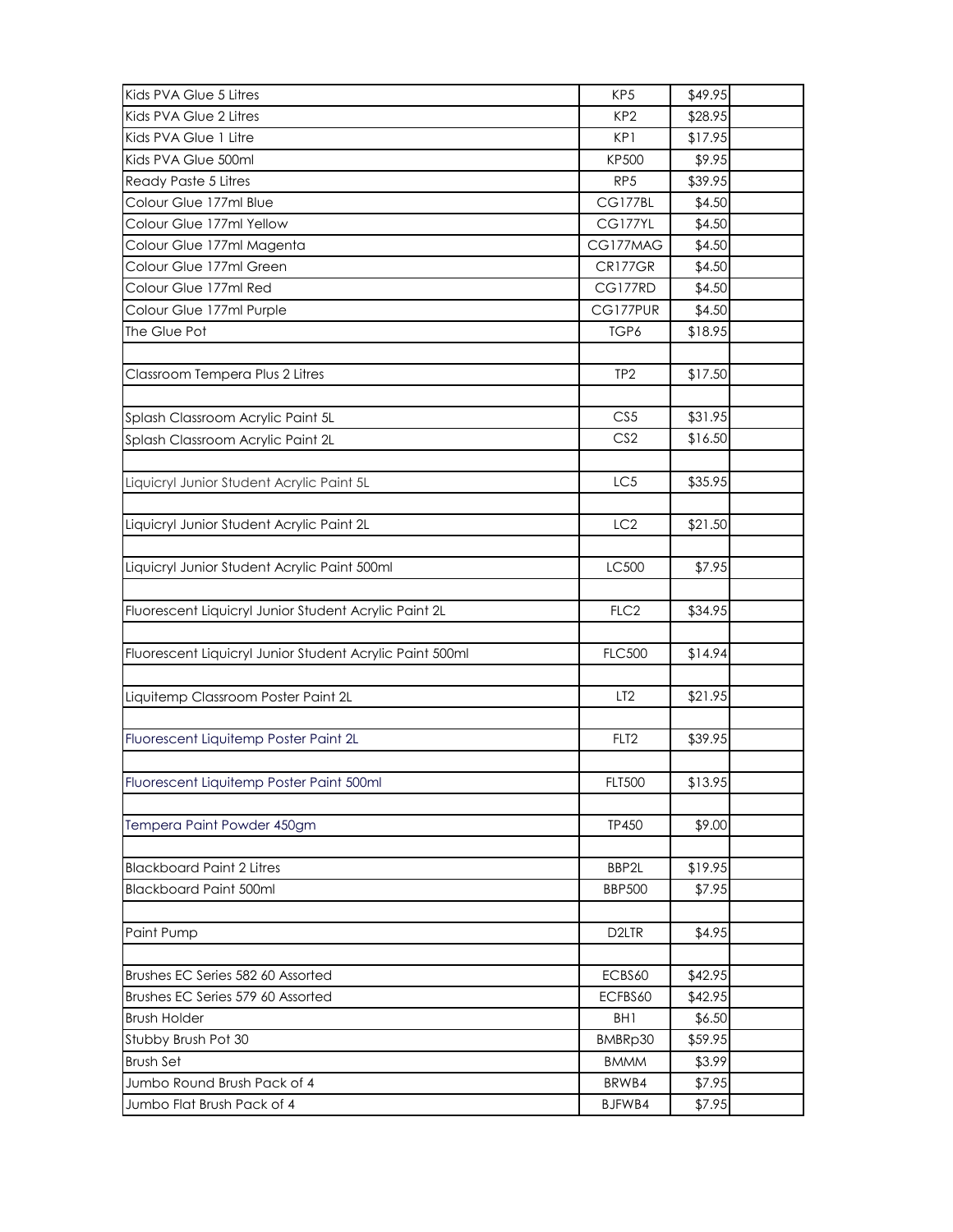| Baby Brush Set of 24                          | BABY24            | \$24.95  |  |
|-----------------------------------------------|-------------------|----------|--|
| Precision Pitpette Pack of 12                 | <b>PP12</b>       | \$3.95   |  |
| Easi Grip Paint Brushes pack of 3             | FCEGPB3           | \$5.95   |  |
|                                               |                   |          |  |
| Safety Paint Pot Base                         | SPPB              | \$1.45   |  |
| Safety Paint Pot Lid Clear                    | SPPCLR            | \$1.35   |  |
| Safety Paint Pot Stopper                      | SSPP              | \$0.95   |  |
| Paint Palette (6 well muffin)                 | P <sub>8</sub>    | \$5.95   |  |
| Water Pot White                               | WP5               | \$3.95   |  |
|                                               |                   |          |  |
| Paint Stampers Set of 6 Dinosaurs             | PSTFA6            | \$6.95   |  |
| Paint Stampers Set of 6 Fairy                 | PSTF6             | \$6.95   |  |
| Paint Stampers Set of 6 Farm Animals          | PSTD6             | \$6.95   |  |
| Easi Grip Texture Stampers pack of 3          | FCEDTS3           | \$12.95  |  |
|                                               |                   |          |  |
| Jumbo Triangular HB Pencils pack of 12        | JUMBOTHB12        | \$9.95   |  |
| Jumbo Triangular HB Pencils pack of 120       | JUMBOTHB120       | \$89.95  |  |
| Twist It Crayons pack of 12                   | TIC12             | \$7.50   |  |
| Twist It Crayons pack of 240                  | <b>TIC240</b>     | \$139.95 |  |
| Jumbo Triangular Washable Pencils pack of 12  | <b>JUMBOTS</b>    | \$9.95   |  |
| Jumbo Triangular Washable Pencils pack of 120 | <b>JUMBOTS120</b> | \$85.95  |  |
| Jumbo Crayons Box of 200                      | JC200             | \$99.95  |  |
| Best Value Crayons Box of 800                 | <b>RC800</b>      | \$119.95 |  |
| Master Markers pack of 12                     | MM12              | \$3.25   |  |
| Master Markers tub of 96                      | MM96              | \$32.95  |  |
| Master Markers crate of 144                   | MM144             | \$51.95  |  |
| Master Mega Markers pack of 12                | MMMP12            | \$6.95   |  |
| Master Mega Markers pack of 48                | MMMT48            | \$31.95  |  |
| Master Mega Markers pack of 96                | MMMC96            | \$55.95  |  |
| Master Mega Markers pack of 144               | MMMB288           | \$149.95 |  |
| Jumbo Oil Pastels pack of 12                  | OPJ12             | \$5.50   |  |
| Jumbo Oil Pastels pack of 24                  | OPJ24             | \$8.95   |  |
| Jumbo Oil Pastels class set of 432            | <b>OPJ432</b>     | \$119.95 |  |
|                                               |                   |          |  |
| <b>Balancing Water Lily</b>                   | CW200098          | \$20.00  |  |
| <b>Balance Stacking Game</b>                  | CW3537            | \$30.00  |  |
| 90 Lacing Beads                               | CW53818           | \$25.00  |  |
| Farm Balance                                  | LPWRFB            | \$32.95  |  |
| Junior Pebbles Rainbow Construction Set       | 13209             | \$49.90  |  |
| Junior Rainbow Pebbles Jar of 36              | 13227J            | \$35.95  |  |
| Rainbow Pebbles Dr Paul Swan Books            | 28028             | \$19.95  |  |
| Rainbow Pebbles Classroom Set                 | 13226C            | \$209.95 |  |

| Sub Total                 |  |
|---------------------------|--|
| Plus Postage and Handling |  |
| <b>Total</b>              |  |